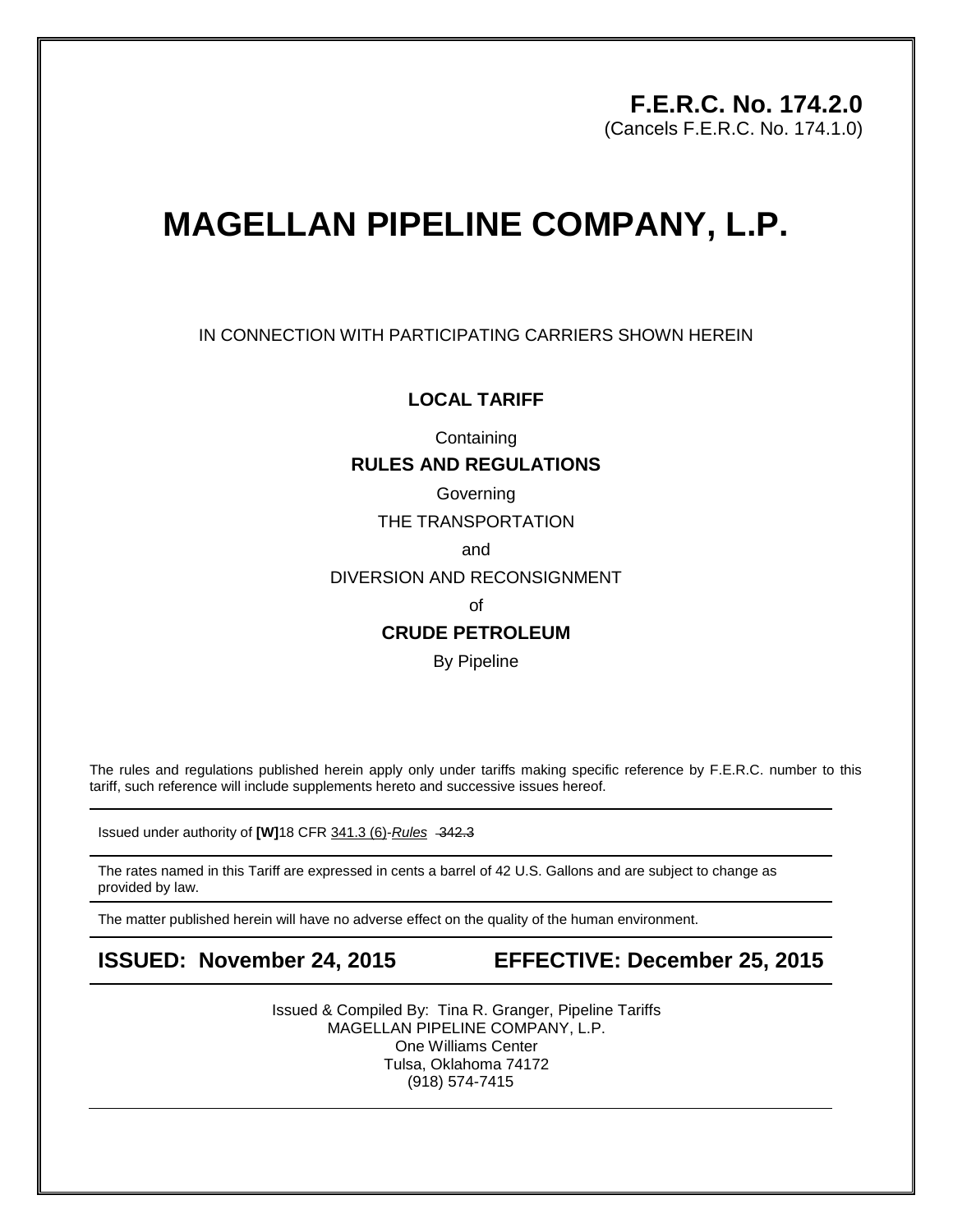### **GENERAL APPLICATION**

Rules and regulations published herein apply only under tariffs which make specific reference by F.E.R.C. number to this circular; such reference will include supplements hereto and successive issues hereof.

Crude Petroleum will be transported through Carrier's facilities only as provided in this rules and regulations circular, except that specific rules and regulations published in individual tariffs will take precedence over rules and regulations published herein.

#### **RULES AND REGULATIONS**

Crude petroleum will be transported through Carrier's facilities only as provided in these rules and regulations.

#### **ITEM NO. 5 ABBREVIATIONS AND DEFINITIONS**

As used in these rules and regulations, the following terms have the following meanings: "a.m." means a time of day after midnight and before noon

"Barrel" means forty-two United States gallons.

"Carrier" means and refers to Magellan Pipeline Company, L.P

"Crude petroleum" means either the direct liquid products of oil wells, or a mixture of all direct liquid products of oil wells with the indirect liquid products of oil or gas wells, including gasoline and liquefied petroleum gases, as provided in Item 15.

"F.E.R.C." means Federal Energy Regulatory Commission.

"No." means number.

"p.m." means a time of day after noon and before midnight.

"Tender" means an offer by a Shipper to the Carrier of a stated quantity of crude petroleum for transportation from a specified origin or origins to a specified destination or destinations in accordance with these rules and regulations.

#### **ITEM NO. 10 COMMODITY**

The Carrier is engaged in the transportation of crude petroleum by pipeline and will not accept any other commodity for transportation.

#### **ITEM NO. 15 MIXTURES**

(a) The indirect liquid products of oil or gas wells, including gasoline and liquefied petroleum gases, hereinafter referred to as indirect products, will be accepted and transported as a mixture with the direct liquid products of oil wells, hereinafter referred to as direct products, provided the vapor pressure of the resulting mixture does not exceed that permitted by Carrier's facilities and operating conditions.

(b) The indirect products portion of the mixture will be accepted for transportation at reception points other than the one at which the direct products portion of the same mixture is received, provided that the consignee and destination are the same, and that operating conditions and the Carrier's facilities permit the indirect products portion to be mixed with the direct products of the same consignee. The rate to be assessed on each portion of the mixture shall be the rate applicable from the point at which each is received.

(c) The direct and indirect products will be measured and tested separately, and must be shown separately on the tender form.

(d) Mixtures will be transported and delivered as crude petroleum. Nothing in this item is to be construed to waive provisions of Item 30 of this tariff or to require the Carrier to receive, transport and deliver unmixed indirect products, except that unmixed indirect products will be gathered for subsequent mixing with direct products in accordance with this rule where facilities exist for performing a gathering service for such products.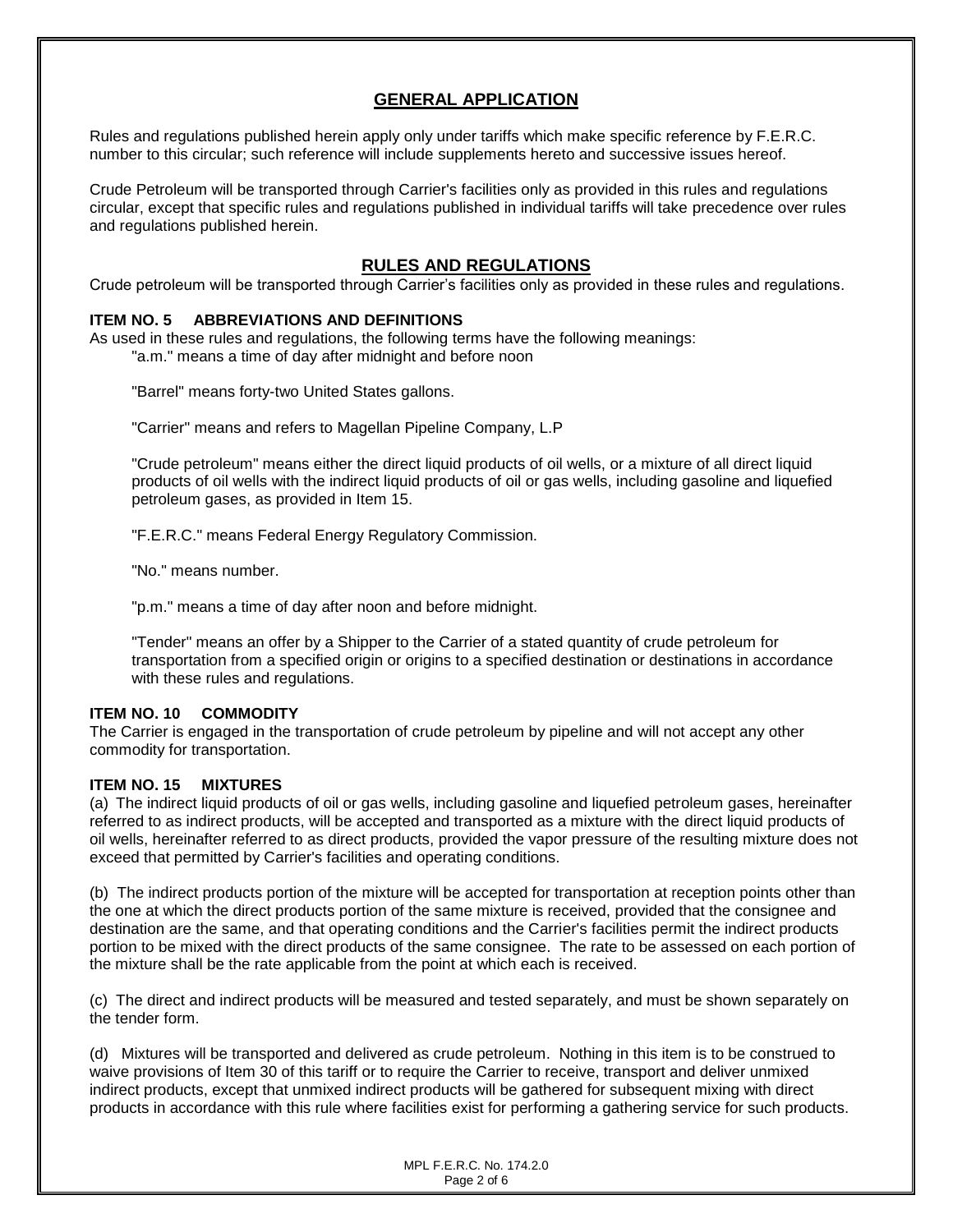#### **ITEM NO. 20 TENDERS**

(a) Crude petroleum will be transported only under a tender accepted by the Carrier, from origins to destinations when a tariff covering the movement is lawfully in effect and on file with the Federal Energy Regulatory Commission.

(b) Any Shipper desiring to tender crude petroleum for transportation shall make such tender to the Carrier in writing on or before the twenty-fifth day of the month preceding the month during which the transportation under the tender is to begin. Unless such notification is made, the Carrier will be under no obligation to accept crude petroleum for transportation. However, if operating conditions permit and at the sole discretion of the Carrier, tenders for crude petroleum may be accepted for transportation after the 25th day of the month preceding the month during which the transportation under the tender is to begin.

#### **ITEM NO. 25 QUANTITIES**

(a) A Tender will be accepted only when the total quantity covered by such tender will be made available for transportation within the month when the tender is to begin.

(b) Any quantity of Crude Petroleum will be accepted from lease tanks or other facilities to which the Carrier is connected, if such quantity can be so consolidated with other Crude Petroleum that Carrier can make a single delivery of not less than twenty-five thousand (25,000). Carrier will not be obligated to make any single delivery of less than twenty-five thousand (25,000) barrels but may do so if, in the opinion of Carrier, operations will allow. The term "single delivery" as used herein means a delivery of Crude Petroleum in one continuous operation to one or more consignees into a single facility, furnished by such consignee or consignees, to which Carrier is connected.

#### **ITEM NO. 30 SEGREGATION AND VARIATIONS IN QUALITY GRAVITY**

The following rules and regulations covering crude petroleum quality apply to Carrier's crude petroleum system as a whole.

(a) As part of its common stream transportation, Carrier will not accept any crude petroleum which does not meet the quality criteria of the common stream. Carrier will monitor the quality of its common streams and shall investigate suspected abuses of common stream criteria violations. Monitoring of common streams will include gravity and sulfur testing and could include simulated distillation and other testing to determine quality.

(b) If abuses of the common stream quality are determined, the Shipper causing such abuses shall be advised to cease and desist all such actions. Failure to desist or failure to cooperate in ending such practices shall result in that Shipper being barred from shipping in the common stream where such abuses occurred. Before such Shipper is allowed to regain its Shipper status in the common stream where the abuses occurred, the Shipper will be required to provide Carrier with assurances that such abuses will not recur.

(c) Carrier will work with connecting carriers regarding Carrier's quality issues and will advise such connecting carriers that any crude petroleum found to be a detriment to Carrier's common stream will be rejected for further transportation on Carrier's system.

(d) Since variations in gravity and/or quality of common stream crude petroleum are inherent in common stream operations, Carrier will not be liable for such variations occurring while crude petroleum is in its custody, nor is Carrier under any obligation to deliver the identical crude petroleum received, but will make delivery out of such common stream.

(e) When requested by the Shipper and if operationally feasible, Carrier will endeavor to segregate crude petroleum of a kind and/or quality not currently transported through Carrier's facilities. Carrier will, to the best of its abilities, make delivery of such crude petroleum at destination which is substantially the same crude petroleum as that received by Carrier at origin. For such segregated batches, Shipper must provide crude petroleum in such quantities (see Note 1) and at such specified times as may be necessary to permit such segregated movements via Carrier's existing facilities. Further, Carrier will not be liable for failure to deliver the identical crude petroleum or for any variations in the gravity and/or quality of crude petroleum occurring while such segregated crude is in Carrier's custody.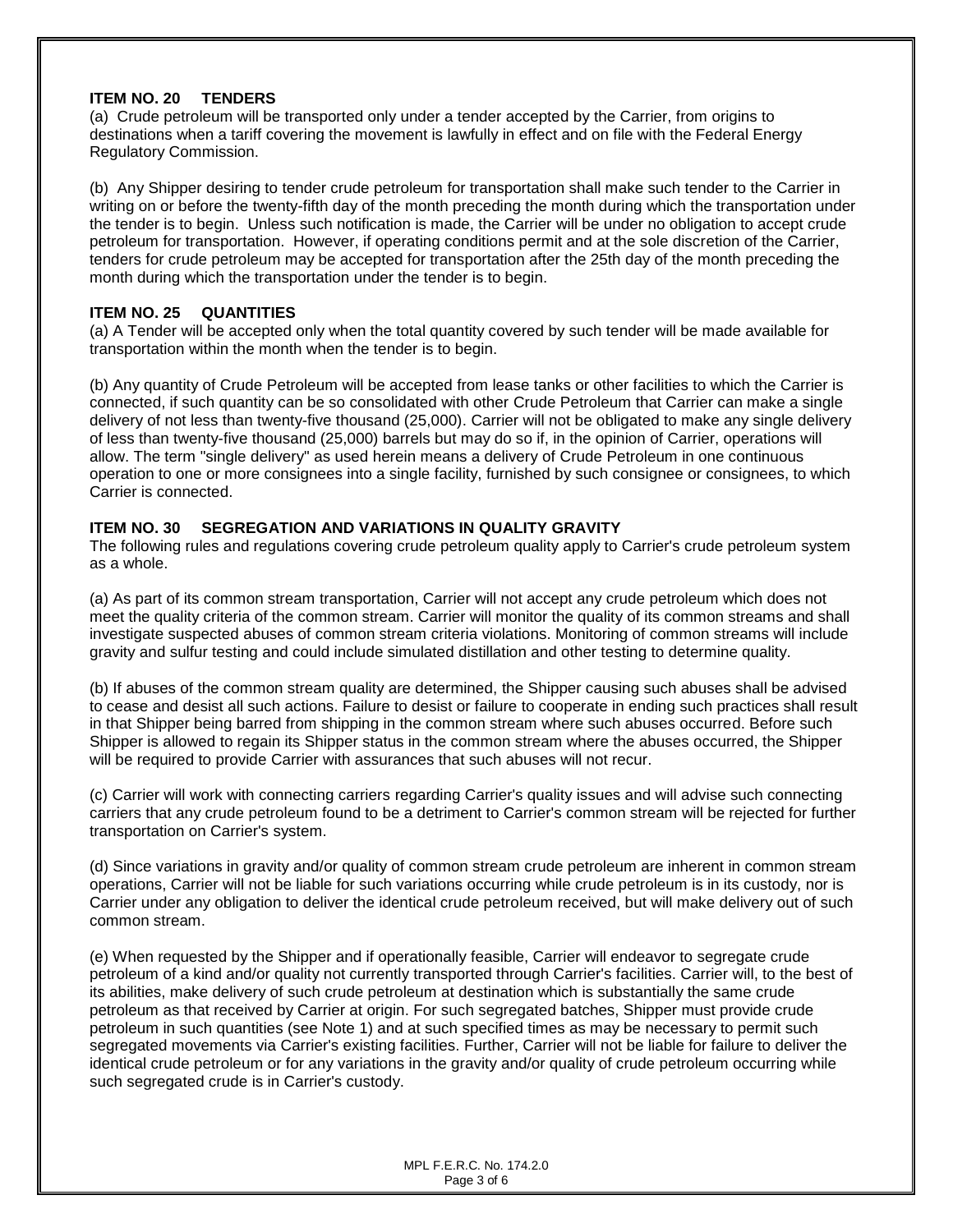Note 1 - The quantity to be accepted and transported under the provisions of this paragraph will be determined by Carrier in accordance with current operations through its existing facilities involved in the segregated movements, but in no event shall the quantity for a single delivery be less than the minimum quantity provided in Item 25.

#### **ITEM NO. 35 DESTINATION FACILITIES**

No duty to transport will arise until evidence satisfactory to the Carrier has been furnished that consignee has provided necessary facilities to which Carrier is connected and has made necessary arrangements for accepting delivery of shipments promptly on arrival at destination, as provided in these rules and regulations.

#### **ITEM NO. 40 GAUGING, DEDUCTIONS AND ADJUSTMENTS**

(a) Quantities for receiving, delivering, assessing charges and all other purposes will be corrected to a temperature of sixty degrees Fahrenheit, after deduction of impurities shown by tests made by the Carrier prior to receipt and upon delivery. Quantities may be computed from tank tables compiled or accepted by the Carrier.

(b) Pursuant to Item 70, crude petroleum quantities transported may be adjusted to allow for inherent losses, including but not limited to shrinkage, evaporation, interface losses and normal "over and short" losses. A deduction of two-tenths of one percent (0.2%) will be made to cover evaporation, interface losses, and other normal losses during transportation **[N]** except for movements between Cushing, OK to Cushing-Marketlink, LLC Offline. Movements from Cushing, OK to Cushing-Marketlink LLC Offline, shipper shall bear any actual losses that may occur.

(c) The net quantities as determined under paragraphs (a) and (b) of this item will be the amounts accountable at destination.

#### **ITEM NO. 45 DIVERSION OR RECONSIGNMENT**

Crude petroleum in transport may be diverted without an additional charge to a destination other than originally specified on the tender, or crude petroleum in transport may be reconsigned without an additional charge to another Shipper at point of destination only, provided such diversion or reconsignment is made in writing by the tendered Shipper prior to delivery at original destination. This will be allowed subject to the rates, rules and regulations applicable from point of origin to point of final destination, upon condition that no out-of-line or backhaul movement will be made.

#### **ITEM NO. 50 STORAGE IN TRANSIT**

(a) The Carrier has working tanks required in the process of transporting crude petroleum, but has no other tankage and, therefore, does not have facilities for rendering, nor does it offer, a storage service. Provisions for storage in transit in facilities furnished by Shipper at points on Carrier's system will be permitted to the extent authorized under individual transit tariffs lawfully on file with the Federal Energy Regulatory Commission.

(b) Each Shipper will be required to furnish crude oil into inventory for their proportionate share of the line fill in such amount as deemed necessary by Carrier.

#### **ITEM NO. 55 DELIVERY AND DEMURRAGE**

(a) Carrier will transport and deliver crude petroleum with reasonable diligence and dispatch, but will accept no crude petroleum to be transported in time for any particular market.

(b) After any shipment has had time to arrive at destination, and on twenty-four hour notice to consignee, Carrier may begin delivery at its current rate of pumping.

(c) Commencing after the first seven o'clock a.m. after expiration of said notice, a demurrage charge of **[U]** one cent (0.01) per barrel per day of twenty-four hours shall accrue on any part of said shipment offered for delivery and not taken as prescribed in paragraph (b) of this item. After expiration of said notice, Carrier's liability for loss, damage, or delay shall be that of warehouseman only.

#### **ITEM NO. 60 RATES APPLICABLE**

Crude petroleum transported shall be subject to the rates in effect on dates such crude petroleum is received by the Carrier.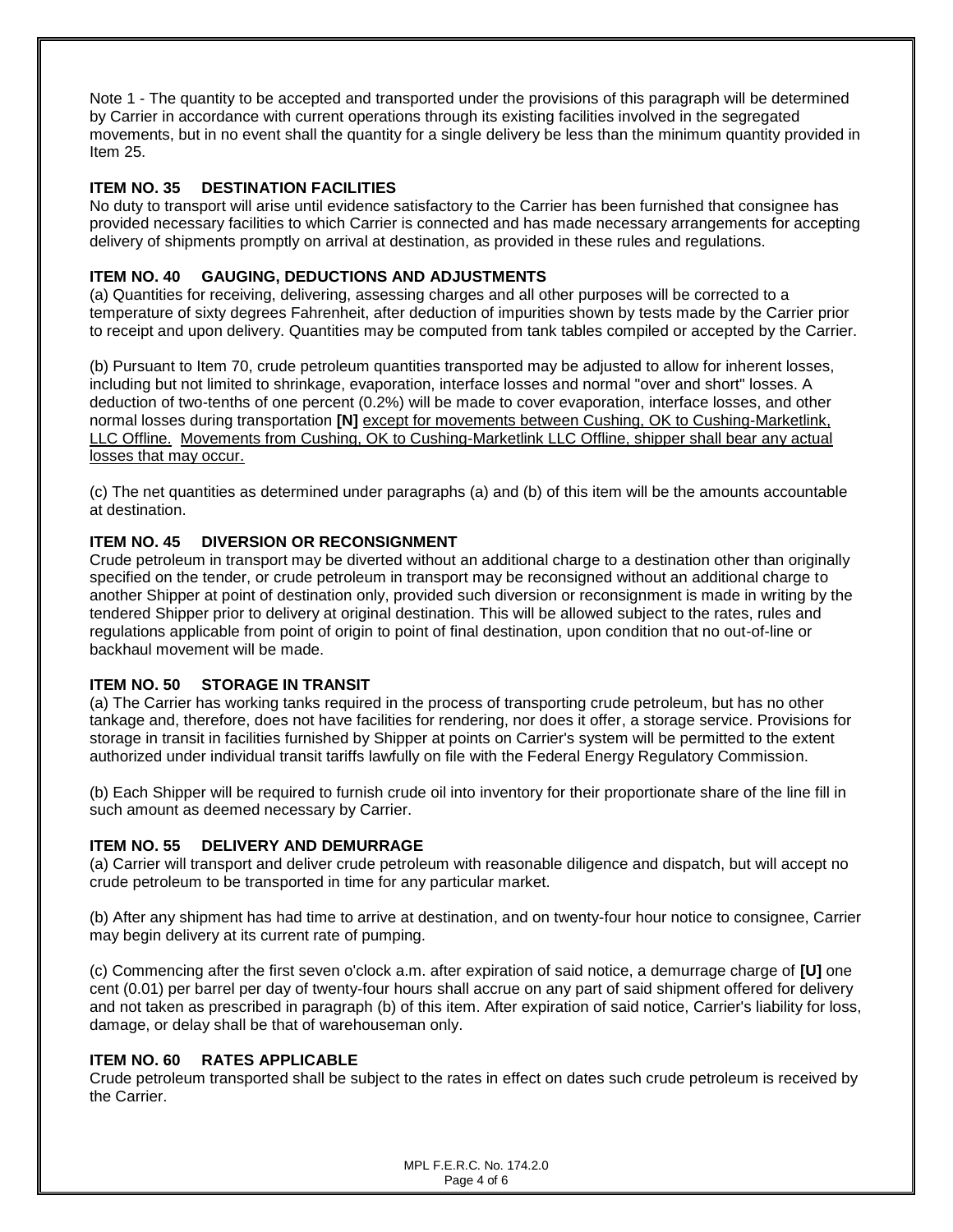### **ITEM NO. 65 PAYMENT OF CHARGES**

The Shipper shall be responsible for payment of transportation and all other charges applicable to the shipment, and if required, shall prepay such charges or furnish guaranty of payment satisfactory to the Carrier. The Carrier will have a lien on all crude petroleum accepted for transportation to secure the payment of all charges, including demurrage charges, and may refuse to deliver crude petroleum until all charges have been paid. If said charges or any part thereof shall remain unpaid five days, computed from the first seven o'clock a.m. after written notice is mailed to Shipper of intention to enforce Carrier's lien as herein provided, or when there shall be failure to take the crude petroleum at the point of destination as provided in Item 55 within five days, computed from the first seven o'clock a.m. after expiration of the notice therein provided, the Carrier shall have the right through an agent, to sell said crude petroleum at public auction for cash, between and not less than twenty-four hours after notice of the time and place of such sale and the quantity, general description, and location of the crude petroleum to be sold has been published in a daily newspaper of general circulation published in the town or city where the sale is to be held, and sent by overnight mail to Shipper. The Carrier may be a bidder and purchaser at such sale. Out of the proceeds of said sale Carrier may pay itself all transportation, demurrage, and other lawful charges, expense of notice, advertisement, sale, and other necessary expense, and of caring for and maintaining the crude petroleum, and the balance shall be held for whomsoever may be lawfully entitled thereto.

#### **ITEM NO. 70 LIABILITY OF CARRIER**

(a) The Carrier, while in possession of any crude petroleum, will not be liable for any loss thereof, or damage thereto, or delay, caused by an act of God, the public enemy, quarantine, the authority of law, or of public authority, strikes, riots, insurrection, inherent nature of the goods, or the act or default of the Shipper consignee, or for any other cause not due to the negligence of the Carrier.

(b) Any losses of crude petroleum will be charged proportionately to each Shipper in the ratio that said petroleum products, or portion thereof, received and undelivered at the time the loss occurs, bears to the total of all crude petroleum then in the custody of the Carrier for transportation via the lines or other facilities in which the loss occurs; and the Carrier will be obligated to deliver only that portion of such crude petroleum remaining after deducting Shipper's proportion of such loss determined as aforesaid. Transportation charges will be assessed only on the quantity delivered.

#### **ITEM NO. 75 TITLE**

A tender of crude petroleum shall be deemed a warranty of title by the party tendering, but acceptance shall not be deemed a representation by the Carrier as to title. The Carrier may, in the absence of adequate security, decline to receive any crude petroleum which is in litigation as dispute over title may exist, or which is encumbered by any lien of which the Carrier has notice. Adequate security is considered to be Shipper's proof of perfect and unencumbered title or a satisfactory indemnity bond.

#### **ITEM NO. 80 TIME LIMITATION ON CLAIMS**

As a condition precedent to recovery for loss, damage, or delay to shipments, claims must be filed in writing with the Carrier within nine months and one day after delivery of the property, or in case of failure to make delivery, then within nine months and one day after reasonable time for delivery, based on Carrier's normal operations, has elapsed; and suits shall be instituted against the Carrier only within two years and one day from the day when notice in writing is given by the Carrier to the claimant that the Carrier has disallowed the claim or any part or parts thereof specified in the notice. Where claims are not filed or suits are not instituted thereon in accordance with the foregoing provisions, no Carrier hereunder will be liable, and such claims will not be paid.

#### **ITEM NO. 105 COMMON STREAM PETROLEUM CONNECTING CARRIERS**

When both receipts from and deliveries to a connecting Carrier of substantially the same grade of Crude Petroleum are scheduled at the same interconnection, the Carrier reserves the right, with the cooperation of the connecting Carrier, to offset like volumes of such common stream Crude Petroleum in order to avoid the unnecessary use of energy which would be required to physically pump the offsetting volumes. The Carrier will apply to such offsetting of volumes the applicable tariff rate. When this rate is exercised, the Carrier will make the further deliveries for the Shipper involved from its common stream Crude Petroleum.